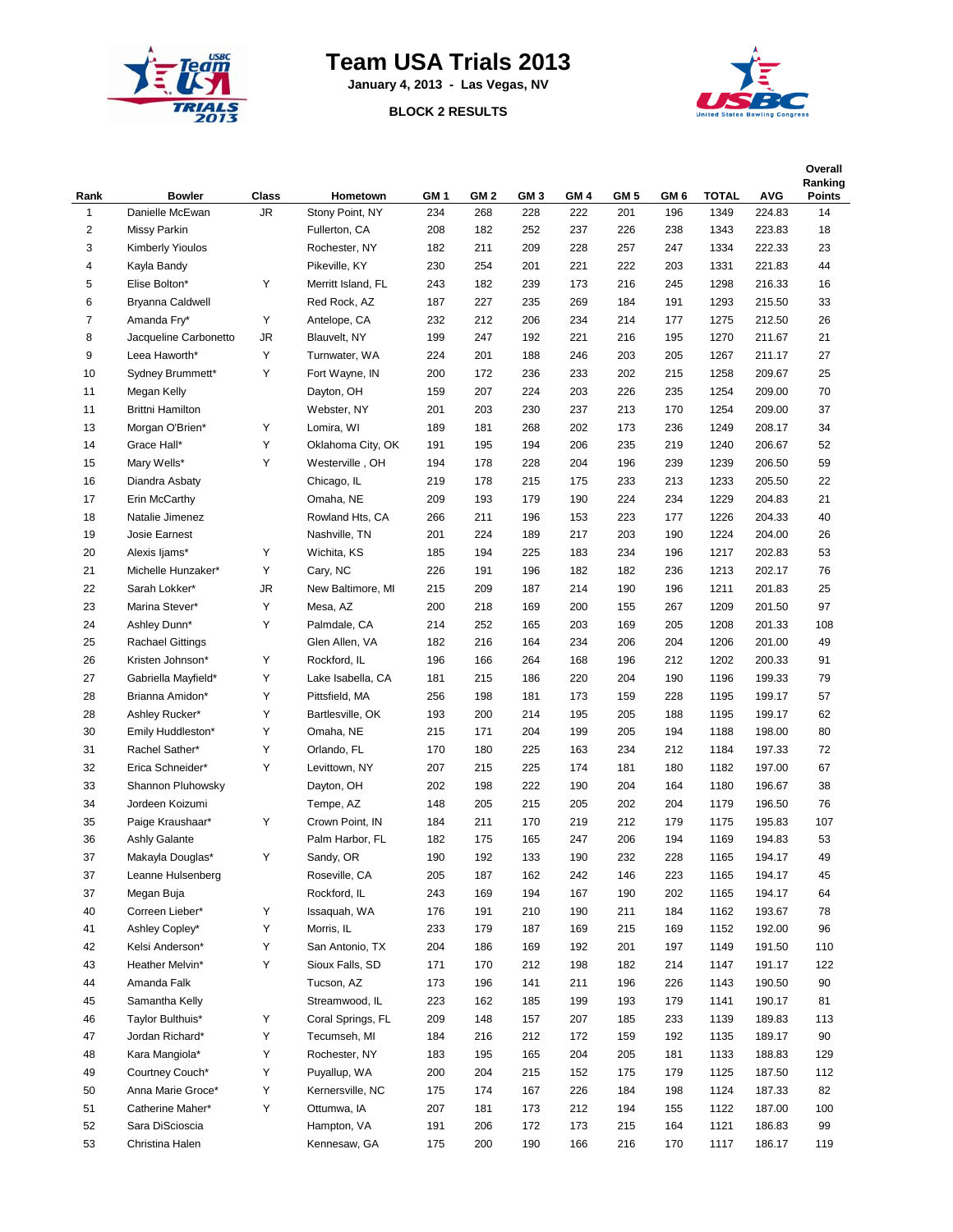| Rank | <b>Bowler</b>           | <b>Class</b> | Hometown         | GM <sub>1</sub> | GM <sub>2</sub> | GM <sub>3</sub> | GM <sub>4</sub> | GM <sub>5</sub> | GM <sub>6</sub> | <b>TOTAL</b> | <b>AVG</b> | Ranking<br><b>Points</b> |
|------|-------------------------|--------------|------------------|-----------------|-----------------|-----------------|-----------------|-----------------|-----------------|--------------|------------|--------------------------|
| 54   | Kayla Endicott*         | Y            | Hutto, TX        | 165             | 220             | 219             | 191             | 163             | 158             | 1116         | 186.00     | 102                      |
| 55   | Kayla Johnson           |              | Washington, IL   | 195             | 176             | 200             | 156             | 175             | 212             | 1114         | 185.67     | 113                      |
| 56   | Nichole Hiraoka*        | Y            | Daly City, CA    | 156             | 201             | 176             | 146             | 178             | 245             | 1102         | 183.67     | 92                       |
| 56   | Valerie Riggin*         | Υ            | Vista, CA        | 160             | 136             | 210             | 214             | 189             | 193             | 1102         | 183.67     | 131                      |
| 58   | Kelsey Muther*          | Y            | Wichita, KS      | 198             | 173             | 182             | 190             | 189             | 169             | 1101         | 183.50     | 68                       |
| 59   | Kristina Mickelson      |              | Bellevue, NE     | 132             | 180             | 224             | 162             | 193             | 208             | 1099         | 183.17     | 90                       |
| 60   | Melissa Wunch           |              | Cleveland, GA    | 188             | 240             | 169             | 158             | 170             | 172             | 1097         | 182.83     | 129                      |
| 61   | Kristina Frahm          |              | Oswego, IL       | 168             | 173             | 235             | 179             | 161             | 179             | 1095         | 182.50     | 62                       |
| 62   | Suzana Signaigo         |              | Wichita, KS      | 188             | 170             | 194             | 231             | 167             | 144             | 1094         | 182.33     | 85                       |
| 63   | Danyn Terry*            | Υ            | Coarsegold, CA   | 156             | 150             | 189             | 192             | 210             | 193             | 1090         | 181.67     | 126                      |
| 64   | Sarah Muench*           | Y            | Kewaskum, WI     | 174             | 188             | 159             | 185             | 195             | 188             | 1089         | 181.50     | 134                      |
| 65   | Savannah Carr*          | Y            | Buckeye, AZ      | 173             | 193             | 141             | 162             | 222             | 191             | 1082         | 180.33     | 142                      |
| 66   | Holly Harris*           | <b>JR</b>    | Long Prairie, MN | 178             | 175             | 172             | 162             | 209             | 178             | 1074         | 179.00     | 91                       |
| 67   | Brenda Padilla          |              | Mansfield, TX    | 193             | 162             | 192             | 168             | 190             | 163             | 1068         | 178.00     | 69                       |
| 68   | Brandi Stephens*        | Y            | Lahoma, OK       | 201             | 222             | 158             | 135             | 174             | 170             | 1060         | 176.67     | 128                      |
| 68   | Courtney Schultz*       | Υ            | Hacienda Hts, CA | 181             | 213             | 168             | 179             | 191             | 128             | 1060         | 176.67     | 145                      |
| 70   | Shannon Dexter*         | Υ            | Pugallup, WA     | 173             | 181             | 162             | 159             | 182             | 199             | 1056         | 176.00     | 124                      |
| 71   | Courtney Parenteau      |              | Narragansett, RI | 144             | 194             | 158             | 164             | 185             | 203             | 1048         | 174.67     | 100                      |
| 72   | Melanie DeCarlo         |              | Peru, IL         | 160             | 182             | 197             | 140             | 199             | 168             | 1046         | 174.33     | 117                      |
| 72   | Lauren Johnson*         | Υ            | Lincoln, NE      | 170             | 193             | 184             | 190             | 164             | 145             | 1046         | 174.33     | 155                      |
| 74   | Nicole Trudell*         | Y            | Coventry, RI     | 159             | 166             | 187             | 160             | 186             | 176             | 1034         | 172.33     | 136                      |
| 75   | Nicole Parkhurst*       | Y            | Utica, NY        | 200             | 202             | 186             | 147             | 138             | 151             | 1024         | 170.67     | 146                      |
| 76   | Kim Dowis               |              | Saginaw, MI      | 265             | 146             | 144             | 145             | 176             | 146             | 1022         | 170.33     | 152                      |
| 77   | Adel Wahner*            | Υ            | Las Cruces, NM   | 154             | 152             | 168             | 195             | 166             | 166             | 1001         | 166.83     | 150                      |
| 78   | Katelyn Simpson*        | Υ            | Emmett, ID       | 151             | 172             | 169             | 145             | 176             | 186             | 999          | 166.50     | 87                       |
| 78   | <b>Brittany Hillman</b> |              | Pleasanton, CA   | 156             | 159             | 156             | 169             | 225             | 134             | 999          | 166.50     | 133                      |
| 80   | Tamara Thompson*        | Υ            | China Grove, NC  | 157             | 119             | 171             | 163             | 211             | 161             | 982          | 163.67     | 133                      |
| 81   | Stephanie Mackin        |              | Fort Wayne, IN   | 161             | 178             | 167             | 159             | 182             | 134             | 981          | 163.50     | 161                      |
| 82   | Melanie Crawford*       | Y            | Allen, TX        | 200             | 194             | 164             | 113             | 163             | 145             | 979          | 163.17     | 133                      |
| 83   | Erin Brown*             | Υ            | Davison, MI      | 172             | 177             | 179             | 124             | 159             | 163             | 974          | 162.33     | 144                      |
| 84   | Vanessa Nava*           | Y            | San Antonio, TX  | 153             | 140             | 189             | 146             | 165             | 176             | 969          | 161.50     | 169                      |
| 85   | Line Almestrand         |              | Faribault, MN    | 157             | 177             | 155             | 170             | 125             | 132             | 916          | 152.67     | 166                      |

**Overall**